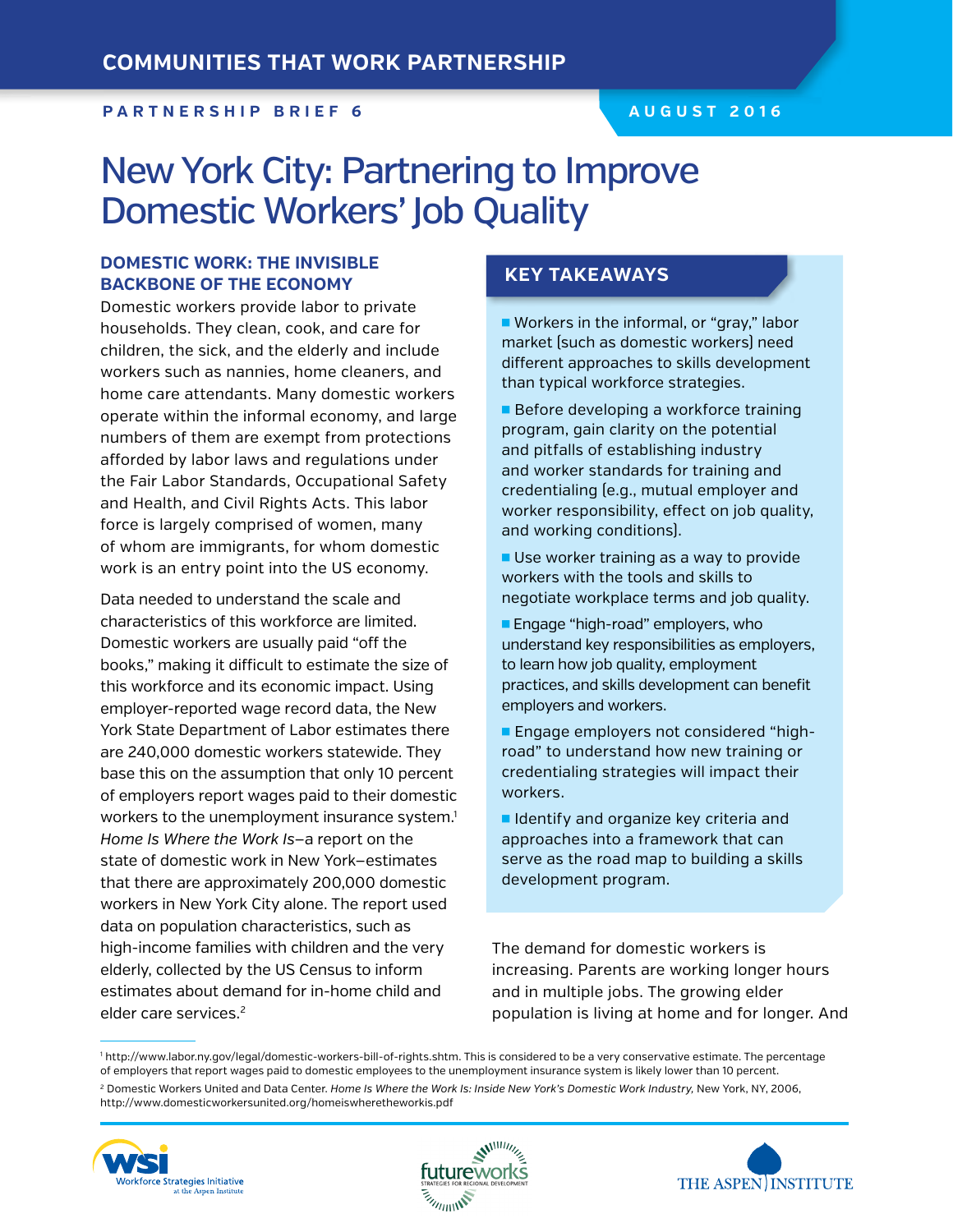busy workers seek help with domestic tasks. But domestic workers do more than enable their employers to play their part in other segments of the economy. Domestic workers also have an impact on the quality of care provided to young children and to the elderly. Providing quality care to seniors has the potential to help them maintain good health and delay or prevent institutionalization.<sup>3</sup> Quality early-learning support to young children is widely recognized as improving educational outcomes that affect long-term chances for economic success.4

#### **THE PARTNERSHIP**

The New York City Communities that Work Partnership is built on a long-standing collaboration among organizations that worked together to pass the New York State Domestic Workers Bill of Rights (BOR). In 2010, the BOR law granted domestic workers the right to paid overtime at time-and-ahalf wage rates, a day of rest every seven

days, and other labor protections from which they had been previously excluded.<sup>5</sup> Passage of this BOR in New York sparked a national movement, and since 2010, six states have passed similar bills. A BOR awaits the governor's signature in Illinois, poising it to become the seventh state to enact the law.

Passage of workers' bills of rights is an important first step toward extending labor protections to domestic workers. But the New York City partners are aware of how challenging it will be—given the uniquely private nature of domestic work—to enforce new labor regulations. Thus their work has expanded to consider how they can address challenges that affect both workers and their employers through workforce development strategies. In 2015, the National Domestic Workers Alliance (NDWA), National Employment Law Project (NELP), and Hand in Hand (HiH) formed a Communities that Work Partnership (CTWP) team to explore how workforce development—including training and new

## **Communities that Work Partnership**

This report was prepared by the Aspen Institute using federal funds under award 99-07-13887 from the Economic Development Administration, US Department of Commerce. The grant award supported the implementation of the Communities that Work Partnership, which also received important matching support from the Charles Stewart Mott Foundation and additional support from the Joyce Foundation. The authors are grateful to the Department of Commerce, the Charles Stewart Mott Foundation, and the Joyce Foundation for their support. The statements, findings, conclusions, and recommendations are those of the author(s) and do not necessarily reflect the views of the Charles Stewart Mott Foundation, the Joyce Foundation, the Economic Development Administration, or the US Department of Commerce.

Seven regional teams were selected competitively in July 2015. Teams comprised three to four leaders and, importantly, included a private industry partner representing employer voice. The regional team in New York City included the National Domestic Workers Alliance, Hand in Hand, the National Employment Law Project, and the New York Domestic Worker Coalition. The partners collaborated to advance industry-led workforce development strategies in their region. AspenWSI and a core management team facilitated peer learning and leadership development for the Communities that Work Partnership and documented their efforts in order to accelerate learning in the field. The seven Partnership Briefs are part of a package of learning materials to be released in the fall of 2016, available at as.pn/communitiesthatwork.

<sup>3 &</sup>quot;PHI Coaching Approach Demonstration Yields Positive Outcomes for Employers," *Learning Through Evaluation,* Number 2, 2011. http:// phinational.org/sites/phinational.org/files/clearinghouse/CCSLevaluation-08052011.pdf

<sup>4</sup> *Quality Early Education and Child Care from Birth to Kindergarten,* American Society of Pediatrics, January 2005. http://pediatrics. aappublications.org/content/pediatrics/115/1/187.full.pdf

<sup>5</sup> https://labor.ny.gov/legal/domestic-workers-bill-of-rights.shtm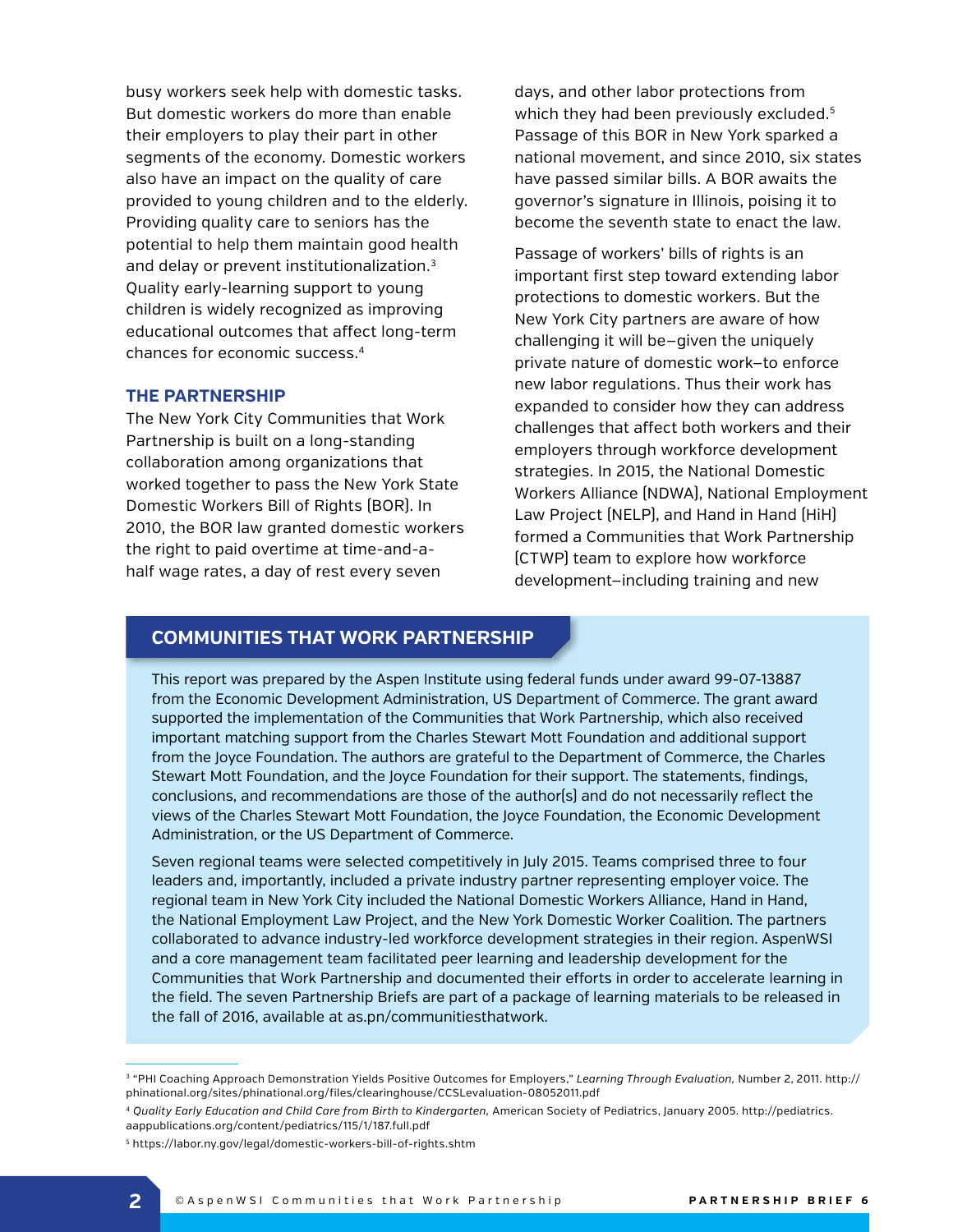# **The New York City Partnership**

The National Domestic Workers Alliance is a coalition of 53 domestic workers' rights groups that advocates for better conditions for workers and attempts to change the understanding of the value of these workers for families, communities, and the economy overall. The New York City affiliate of the NDWA collaborated on this project.

The National Employment Law Project advocates for policies that create meaningful jobs, expand access to work, and strengthen protections and support for low-wage workers and the unemployed.

Hand in Hand—a national network of employers of nannies, housecleaners, and home care attendants—work together to improve their employment practices and change public policy and cultural norms with respect to domestic workers.

credentials—could create a career lattice for New York City's domestic workers to help them command higher wages and better working conditions. The intent was to explore approaches that would benefit caregivers, care recipients, and domestic worker employers. The National Domestic Workers Alliance, representing workers' rights, partnered with NELP, an organization that works to promote policies that create good jobs and expand access to work, and HiH, representing a network of employers of domestic workers who have advocated for the passage of the Domestic Workers Bill of Rights.

The partnership is exploring the career aspirations of domestic workers, the qualifications and skill sets employers want domestic workers to possess, and the type of training that has the potential to benefit both domestic workers and employers. The partnership team determined early on in its CTWP efforts that it wanted to concentrate on the subset of domestic workers employed as nannies as a way to narrow its initial focus in

the relatively large, diverse, and unregulated domestic work industry. Through its work with CTWP, it is exploring the potential and pitfalls of establishing standards for training and credentialing among nannies.

#### **ELEMENTS OF THE STRATEGY**

The remainder of this brief describes a range of issues that the partnership is exploring as it considers how workforce development strategies can be developed to support nannies and their employers toward greater clarity on employer and worker responsibilities, improvements in job quality, and improvements in the quality of child care delivered. The partnership's work is in early stages, with completion of a workforce development framework planned for late 2016. Partners also plan to begin rollout of initial training programs in 2016. While the partners still have many questions to answer as they develop their workforce strategy, the following elements are clear.

# **Strategy Elements**

- **n** Organizing high-road employers
- Understanding a wider range of employers' practices (including those beyond the high road)
- $\blacksquare$  Empowering workers to improve their own job quality through worker training
- Developing a framework of core elements that will make up a skills development program for domestic workers

#### **Organizing high-road employers**

HiH has been pursuing a strategy to develop a network of high-road employers that are in a position to take the lead in efforts to change cultural norms and practices of the industry. HiH considers high-road employers to be those that understand their responsibilities as employers, including rights established by the BOR. HiH endeavors to influence employers' behavior by providing tools that enable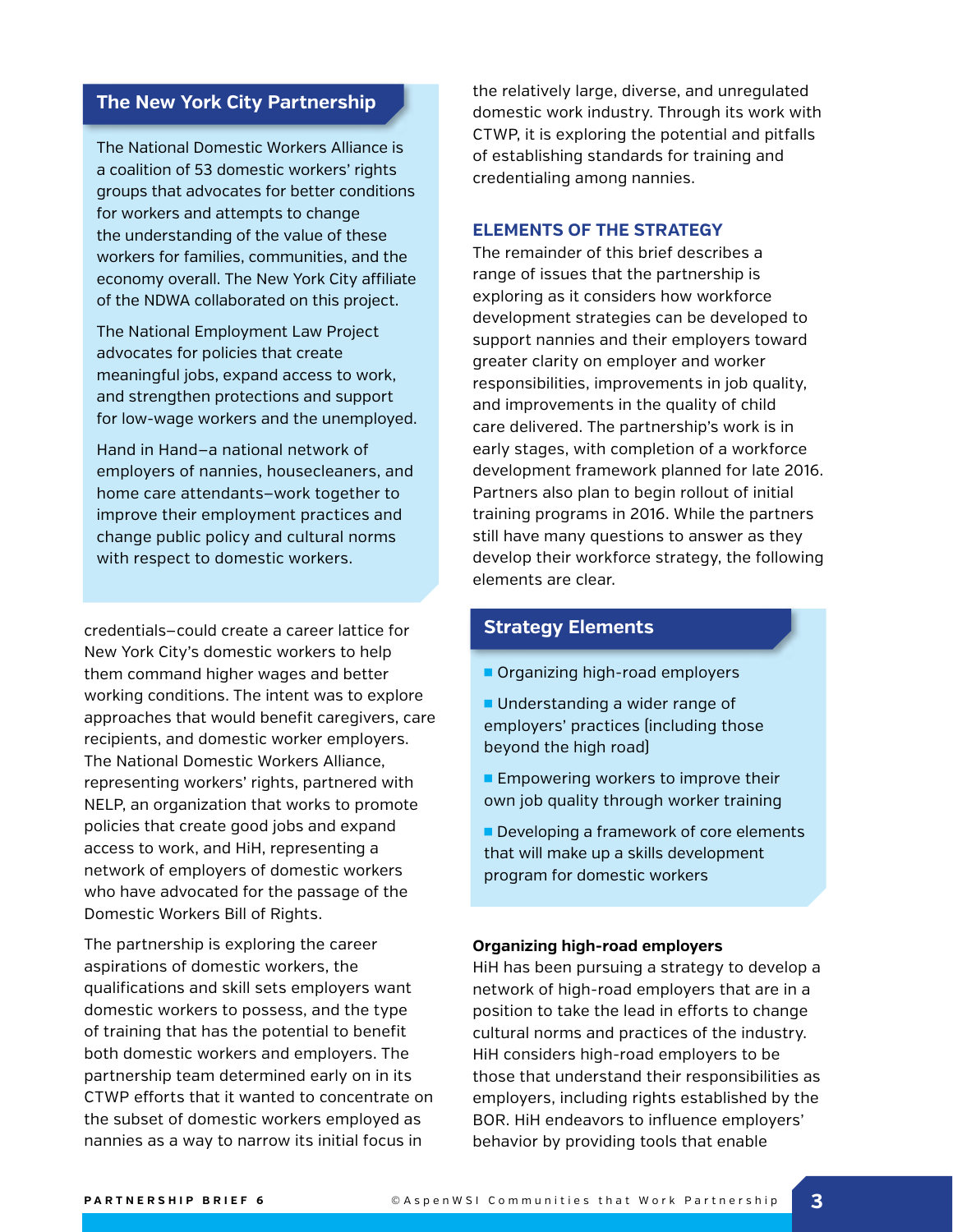# **Reaching Employers Where They Are**

NDWA and HiH have partnered with Care.com—the world's largest online job-matching marketplace for domestic workers and employers—to promote the Fair Care Pledge with its users. Care.com offers accounting and tax services to help employers pay their workers on the books, and through this work have access to an important group of domestic worker employers that are already following the law in how they pay their employees. HiH spreads the Fair Care Pledge through workshops that offer supports to employers. They expand their reach through the use of an innovative "Tupperware party" model, in which domestic worker employers recruit other employers from among their personal networks of acquaintances.

them to determine fair wages, develop written agreements with their employees, and learn about their responsibilities as employers.

After the successful passage of the New York State Domestic Workers Bill of Rights, HiH went on to develop the Fair Care Pledge—a simple yet powerful statement that families and individuals can endorse online that includes a set of practices for domestic employers, including establishing written clear agreements, fair pay, and policies about paid time off. While passage of the bill itself was a victory, without proper oversight and enforcement (which the New York Department of Labor does not have the resources to support), changes on the ground seem unlikely. The pledge is designed to help domestic worker employers take the initial steps in recognizing their employees' rights and improving their own employment practices. In developing employer engagement, the first step—and a goal of the Fair Care Pledge—is to help employers understand that they are employers and that their homes are a workplace. HiH's work in New York City is concentrated among employers of nannies living in high-income neighborhoods.

# **Understanding a wider range of employers' practices beyond the high road**

In developing a workforce strategy, partners wanted to understand the makeup and practices of a wider range of employers beyond those adopting a high-road approach. HiH has been engaged with a project team at the University of California Los Angeles (UCLA) to publish a study based on a survey of domestic worker employers titled *Profile, Practices and Needs of California's Domestic Work Employers*<sup>6</sup> that was conducted for HiH's California chapter.

The picture that emerges of domestic worker employers in California is complex:

- One in seven households in California hire domestic workers, but **few standards or common practices** exist among employers. Employers providing jobs to domestic workers are fundamentally different from other employers in that they do not employ workers as part of a business. Many report that they do not consider themselves to be employers or their homes to be workplaces.
- **Pay and working conditions vary** among the employers surveyed. Over three-quarters of employers do not pay a defined hourly wage but rather compensate based on a weekly or monthly rate. UCLA researchers calculated hourly wages and found that respondents pay wages ranging from a few dollars to \$59 per hour. Four in 10 employers pay less than \$14 per hour, with 17 percent of these paying below minimum wage. Another 29 percent pay wages that fall between \$14 per hour and the region's self-sufficiency standard wage of \$20 per hour, and one-third pay more than \$20 per hour. Most employers (60 percent) state that they give workers

<sup>&</sup>lt;sup>6</sup> Profile, Practices and Needs of California's, Domestic Work Employers, UCLA Labor Center, May 2016. http://www.labor.ucla.edu/ publication/domestic-employers-report/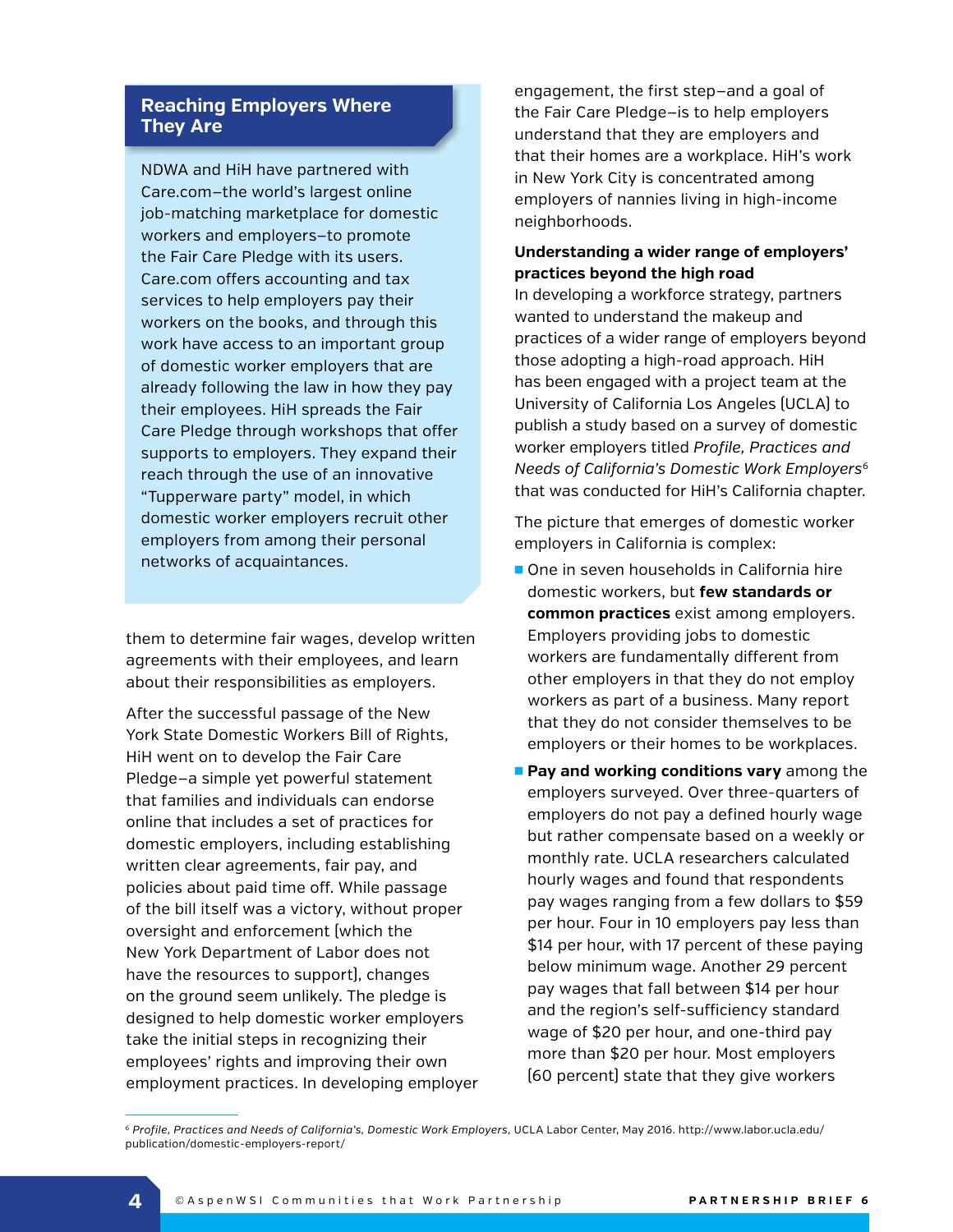time off when they are injured or ill, but a wide majority of these (73 percent) do not pay their nannies for this time. Among the employers that hire on an overtime basis, only 2 percent pay their employees a wage premium for overtime.

- **n** Challenges faced by employers vary **considerably based on their own economic security.** For many low-income employers, the wages they pay for child care are low because they cannot afford to pay their employees self-sufficiency-level wages. UCLA researchers note that strategies for helping these employers and their workers would require substantial public investment and will.
- **n** While an employer's ability to pay self**sufficiency wages is linked to income,** it is important to note that survey findings show that one-third of low-income households pay wages higher than \$14 per hour. Only one in five moderate- to high-income households do.

Due to the California survey's length, questions related to training were removed. A similar New York City-based survey of employers is under development by CTWP partners and will include questions about training. As they work on developing this larger research effort, the New York CTWP team has moved forward with a survey of a small sample of employers in New York City that asked them to identify the types of skills they value most in their nanny employees, and whether they would pay a higher wage for a nanny with training or a credential. Employers reported being willing to pay for their nanny to attend professional development courses and being open to renegotiating employment terms if their employee gained new skills. They also expressed strong interest in training in specific skills for nannies (for example, infant care).

# **Empowering workers to improve their own job quality through worker training**

In spring 2016, the partnership held focus groups with 100 New York City-based nannies and another 100 located across the country. The focus groups explored nannies' perspectives on the importance of training, education, and credentials. Major themes resulting from this research effort that are now guiding the partnership's efforts include the following:

- Workers report strong interest in skills training.
- $\blacksquare$  Most workers indicate that they do not have a desire to leave their field but that their career aspirations are to have a deeper impact on the people they care for.
- $\blacksquare$  Workers view training as a way to acquire knowledge and skills and deepen their value to employers.
- Workers would value receiving specialized training and certification in topics that enhance their skills. Some of these include infant and toddler development and CPR.

NDWA affiliates have offered various workshops for nannies on topics ranging from managing isolation and self-care to contract negotiation. They also provide tools, such as sample contracts. Skills development as a strategy to increase job quality, by providing workers with the tools and skills to negotiate workplace terms and conditions, will remain a bedrock of the partners' work. Helping workers recognize their value to their employers is noted as critical to helping workers build confidence, making it more likely that they will engage in contract discussions with their employers.

The partners note that this is particularly important given the nature of domestic work, as workers and the families they work for often form emotional attachments that complicate the nature of the employeeemployer relationship. Many employers report feeling awkward when discussing employment terms, while many workers state that their employment concerns are often treated too informally by their employers.7 The informal relationship often begins with employers hiring from among their personal networks and paying the worker directly. Only 15 percent engage their employee(s) in a discussion about compensation, and two in three employers

<sup>7</sup> David A. Paterson, Governor, and Colleen C. Gardner, Commissioner, Feasibility of Domestic Worker Collective Bargaining, New York State Department of Labor, November 2, 2010.